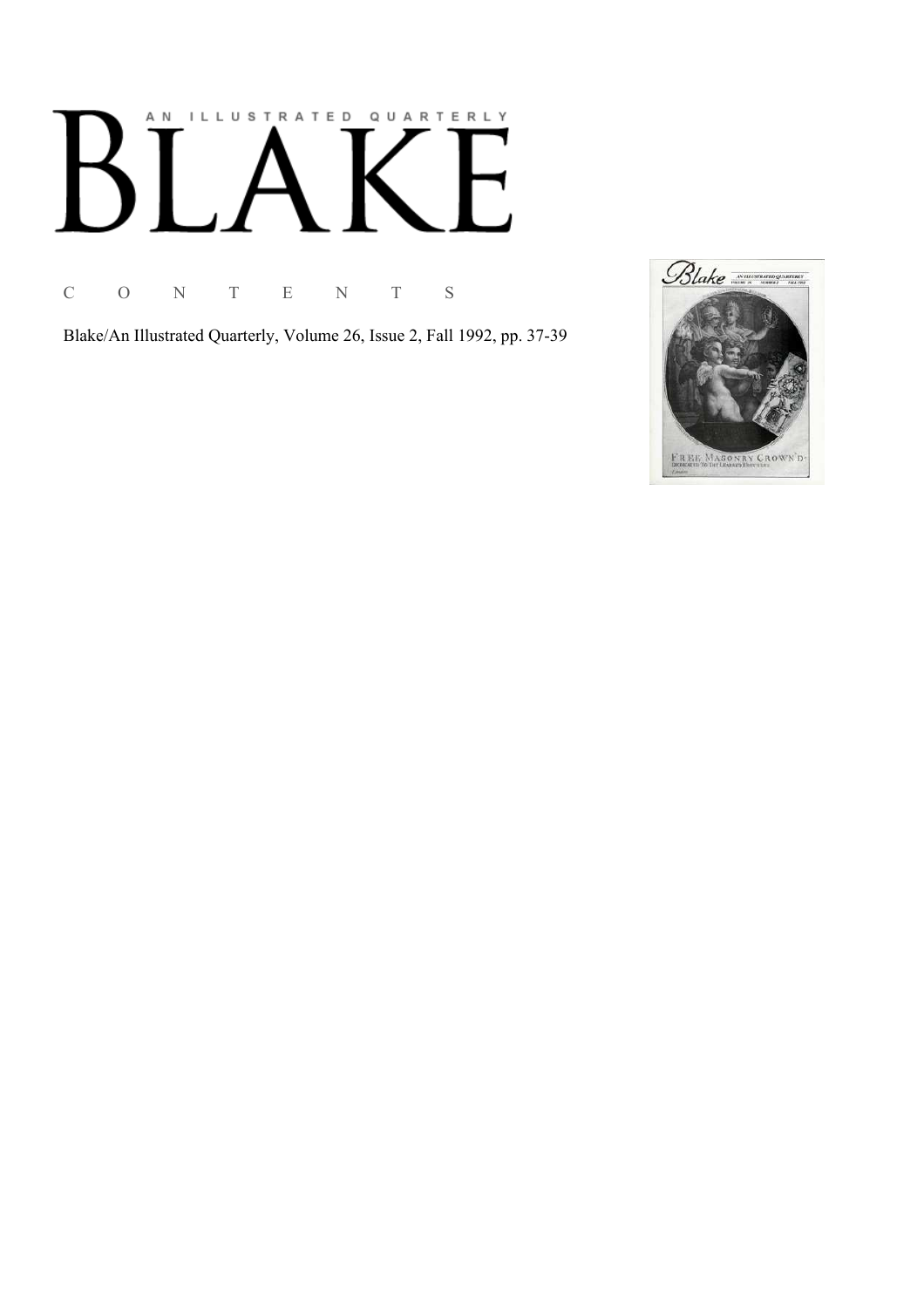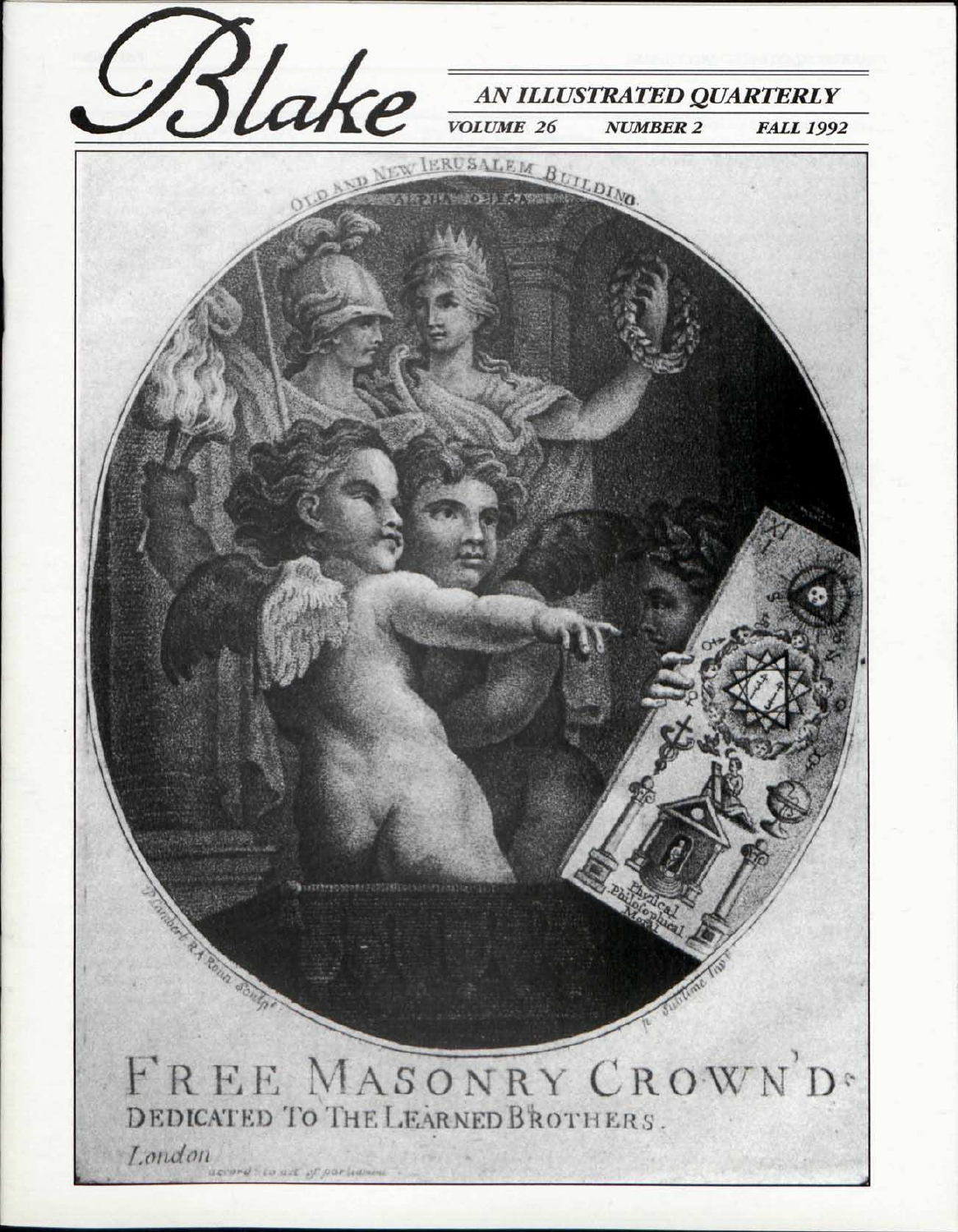

*AN ILLUSTRATED QUARTERLY* 

*Volume 26 Number 2 Fall 1992* 

### *Contents*

#### *ARTICLE*

40 The Secret Masonic History of Blake's Swedenborg Society by Marsha Keith Schuchard

#### *MINUTE PARTICULAR*

51 Blake and the *Edinburgh Evening Post*  David Groves

#### *REVIEWS*

- 52 Vincent Arthur De Luca, *Words of Eternity: Blake and the Poetics of the Sublime,*  reviewed by Stephen Cox
- 57 William Blake, *Songs of Innocence and of Experience,*  ed. Andrew Lincoln, reviewed by Irene Tayler
- 58 *"An Unperishing Sun . . . This Golden Age": foachimism and Heaven in the Age of Blake;*  Marjorie Reeves and Warwick Gould, *Joachim of Fiore and the Myth of the Eternal Evangel in the Nineteenth Century* and Colleen McDannell and Bernhard Lang, *Heaven: A History,*  reviewed by Joseph Wittreich
- 60 Ed. Hazard Adams, *Critical Essays on William Blake,*  reviewed by Jeffrey D. Parker
- 61 William Blake, *Jerusalem: The Emanation of the Giant Albion,* ed. Morton D. Paley, reviewed by Terence Allan Hoagwood

#### *NEWSLETTER*

69 *William Blake: Innocence and Experience; Blake's Creative Process* 

Cover illustration courtesy of the Library Museum of the United Grand Lodge of England.